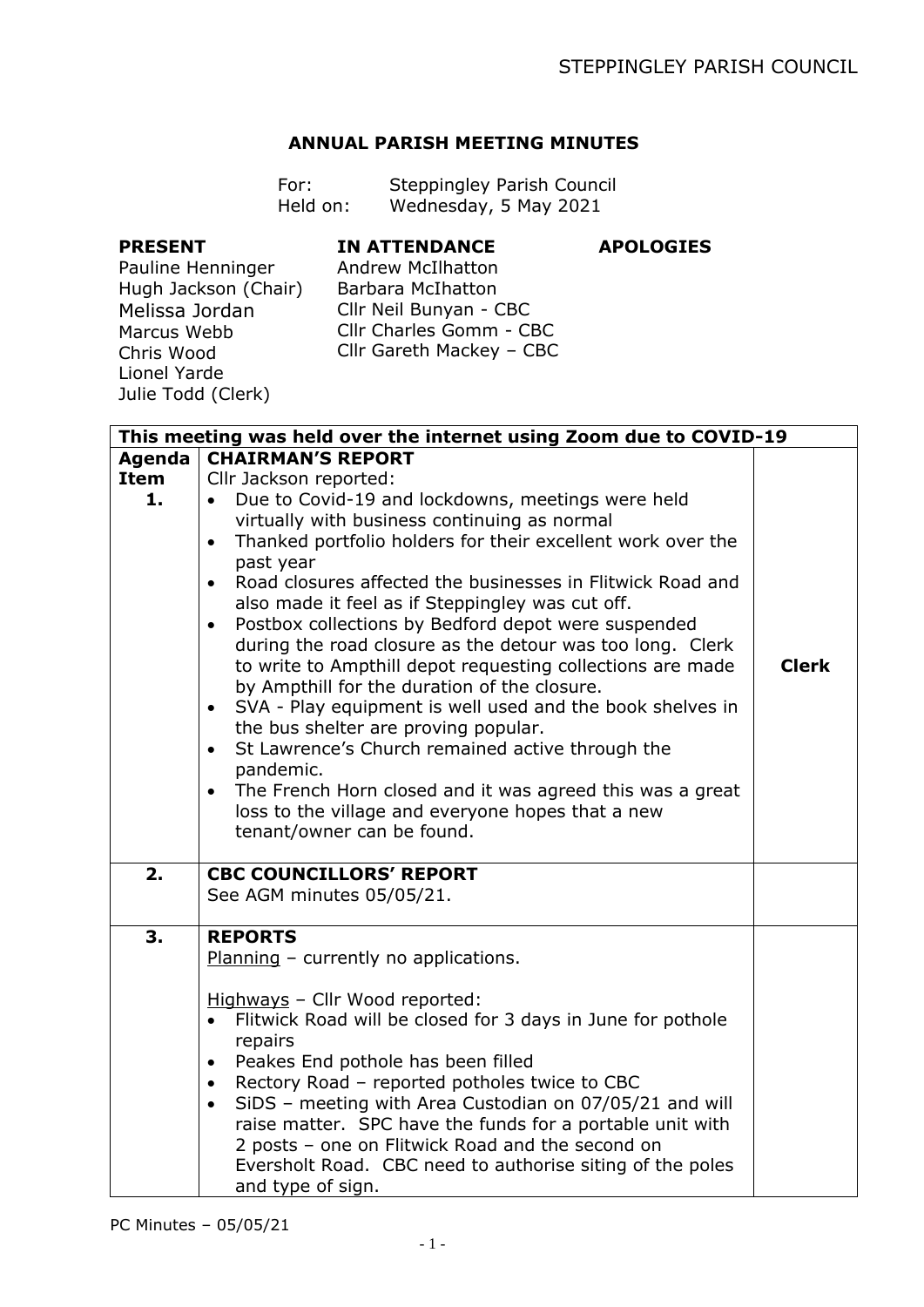| Speedwatch - to be followed up with Flitwick TC.<br>$\bullet$                                                                                                                                                                                                                                                                                                                                                                                                                                                                                                                                                                                                                                                                                                            |          |
|--------------------------------------------------------------------------------------------------------------------------------------------------------------------------------------------------------------------------------------------------------------------------------------------------------------------------------------------------------------------------------------------------------------------------------------------------------------------------------------------------------------------------------------------------------------------------------------------------------------------------------------------------------------------------------------------------------------------------------------------------------------------------|----------|
| RoW - Cllr Yarde reported:<br>Diversion FP1 currently on hold - awaiting confirmation of<br>$\bullet$<br>cost and there is funding available.<br>Recreation ground - hedge planted behind bungalows.<br>$\bullet$<br>Recreation ground trees - successful in application to CBC<br>$\bullet$<br>tree grant $-6$ trees to be planted in the corner of the<br>outfield.<br>Bridge by the reservoir - awaiting Siobhan Harris, RoW<br>Officer to reply to calls. Cllr Yarde to chase.<br>Bridge over the stream $-$ again this has been repeatedly<br>$\bullet$<br>reported to CBC. Cllr Yarde to chase.                                                                                                                                                                    | LY<br>LY |
| SVA - an invitation was sent for the meeting. Mrs McIlhatton<br>confirmed the hall with reopen with limited numbers allowed.<br>The Pavilion $-$ it was agreed it would be good to see the<br>pavilion being available for hire as it was built for the<br>village.                                                                                                                                                                                                                                                                                                                                                                                                                                                                                                      |          |
| Recreation Ground - Cllr Jordan reported:<br>CBC grant received for new play equipment which has now<br>been installed and is well used.<br>Noticeboard is still to be installed - SVA are responsible.<br>$\bullet$<br>ROSPA report was undertaken in March and copy given to<br>$\bullet$<br>Philip Williams. The scrambleboard and netting were<br>deemed unsafe and were immediately taken out of action.<br>Cricket club - it was agreed the club are doing an<br>$\bullet$<br>excellent job in maintaining the grounds.                                                                                                                                                                                                                                            |          |
| Steppingley Profile - Cllr Jordan reported:<br>Defibrillator - new battery and pads have been orderered.<br>It was agreed the old pads would be donated to a charity<br>who teach resuscitation./                                                                                                                                                                                                                                                                                                                                                                                                                                                                                                                                                                        |          |
| Communications - Cllr Henninger reported:<br>WhatsApp group is working well keeping village informed<br>and up to date.                                                                                                                                                                                                                                                                                                                                                                                                                                                                                                                                                                                                                                                  |          |
| St Lawrence's Church - Cllr Webb reported:<br>Bells have now been rehung and there is a bell ringing<br>team<br>Work on the internal plaster was completed in December<br>$\bullet$<br>Churchyard and graves are well attended<br>$\bullet$<br>Trees - CBC are responsible for the trees and the PCC are<br>$\bullet$<br>in discussion re proposed works.<br>New church warden who is going a great job. Weekly<br>$\bullet$<br>services, the church is open every day<br>Thanks were given to SPC for their continued support<br>$\bullet$<br>It was agreed the rector and 2 churchwardens would be<br>$\bullet$<br>invited to the next meeting.<br>SPC thanked the PCC for their continued efforts and the<br>$\bullet$<br>excellent events held during the past year. |          |